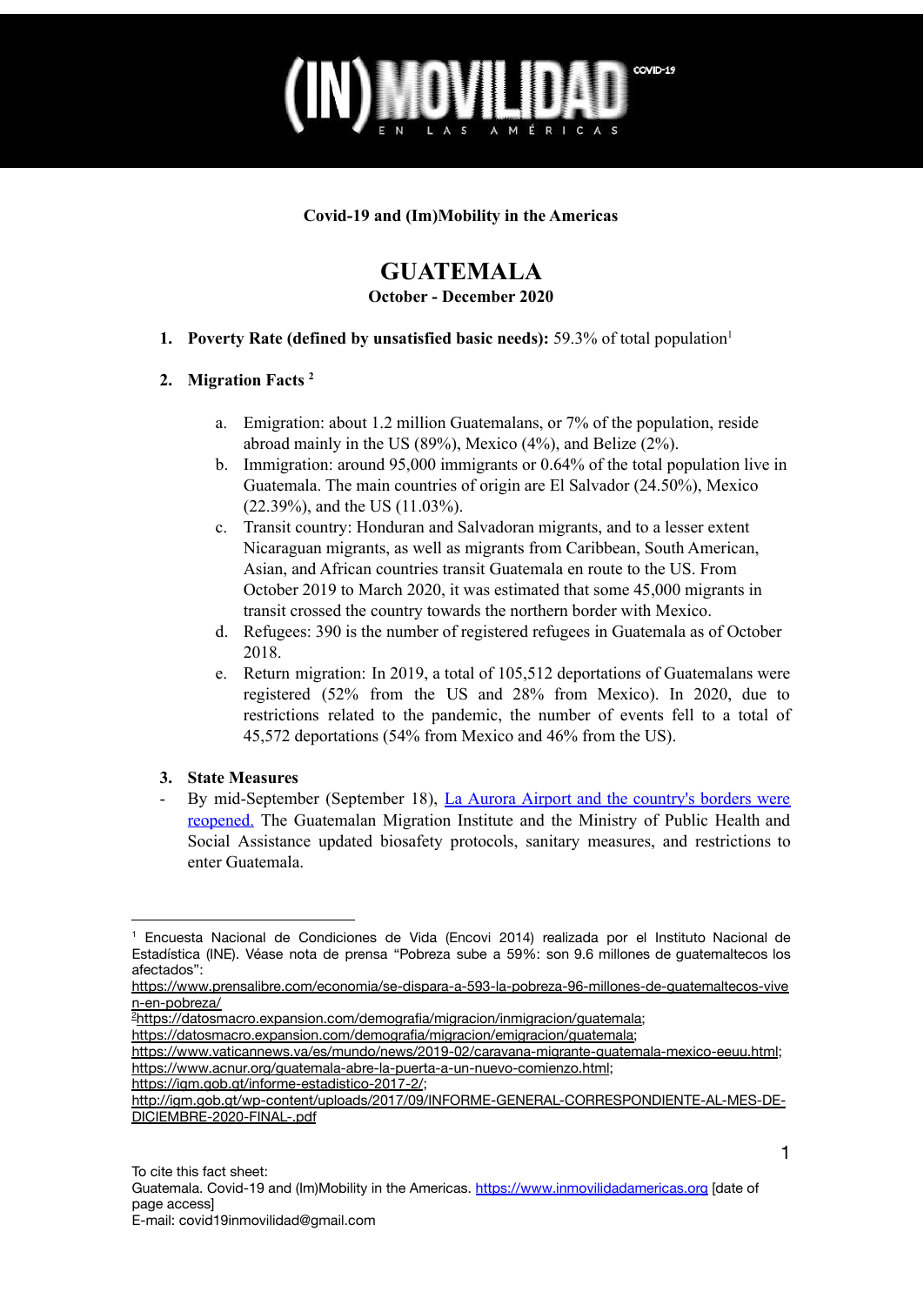# COVID-19 MÉRICAS

- At the beginning of October, President Alejandro [Giammattei](https://www.prensalibre.com/guatemala/politica/caravana-migrante-giammattei-declara-estado-de-prevencion-hondurenos-seran-detenidos-y-retornados-breaking/) decreed a state of [prevention](https://www.prensalibre.com/guatemala/politica/caravana-migrante-giammattei-declara-estado-de-prevencion-hondurenos-seran-detenidos-y-retornados-breaking/) (martial law, curtailing rights of movement and expression) for 15 days in the departments through which thousands of Hondurans travel in a migrant caravan, he also ordered the detention and return of the migrants. Alternative media indicated that the measures to deter the caravan were very aggressive and opposed to the rights of migrants.
- By December, arguing that the migrants in the caravan were not carrying negative PCR tests or identification documents, the [Guatemalan](https://radioprogresohn.net/instante/policia-frena-caravana-de-migrantes-en-la-frontera-de-aguascalientes/?fbclid=IwAR3fBTJS-4tKCHRbd-fWACMosLBtFXzA-m1o5BxKUpvPqDYOLlQbNiN0LRk) National Police carried out an operation three kilometers from the Aguas Calientes border [checkpoint,](https://radioprogresohn.net/instante/policia-frena-caravana-de-migrantes-en-la-frontera-de-aguascalientes/?fbclid=IwAR3fBTJS-4tKCHRbd-fWACMosLBtFXzA-m1o5BxKUpvPqDYOLlQbNiN0LRk) between Honduras and Guatemala. This operation prevented the advance of the migrant caravan that left San Pedro Sula for the United States.
- Border externalizations operations by the United States Department of Homeland Security (DHS) were carried out through October in Guatemala. One of those operations included the return of Honduran *caravineros* to their country of origin, without considering unaccompanied children and adolescents and without thinking about the separation of families.

## **4. Migrant Situation Alerts**

*Deported Guatemalans* (population with extreme vulnerability to covid-19)

- Even in the context of a pandemic from October to December 2020, [Guatemalan](https://dca.gob.gt/noticias-guatemala-diario-centro-america/lanzan-campana-de-apoyo-a-migrantes/) migrants [continued](https://dca.gob.gt/noticias-guatemala-diario-centro-america/lanzan-campana-de-apoyo-a-migrantes/) to be deported or returned from the United States and from [Mexico.](https://dca.gob.gt/noticias-guatemala-diario-centro-america/lanzan-campana-de-apoyo-a-migrantes/) The places with the highest number of returned people are San Marcos, Huehuetenango, Quetzaltenango, and Quiché. There is a lot of stigmatization and fear associated with the contagion of covid-19 by the populations of origin.

*Irregular migrants (largely Central Americans) in transit by caravan, but also including South Americans, Carribbeans, and Asians.*

- Migrant caravans from Honduras were strongly discouraged by the Guatemalan government on the grounds of avoiding a health crisis.
- The borders were militarized, and many migrants went through irregular passages. Only those who carried negative covid-19 tests and identity documents were allowed to pass.
- Strong military and police repression was registered.
- The vast majority of migrants were stranded with the hope that borders would be opened so that they might continue their transit north.
- People emigrate in highly precarious conditions.

#### *Asylum/Refugee requests*

**-** Asylum seekers continue to be returned from the United States and Mexico, many of whom wait a long time to achieve this status.